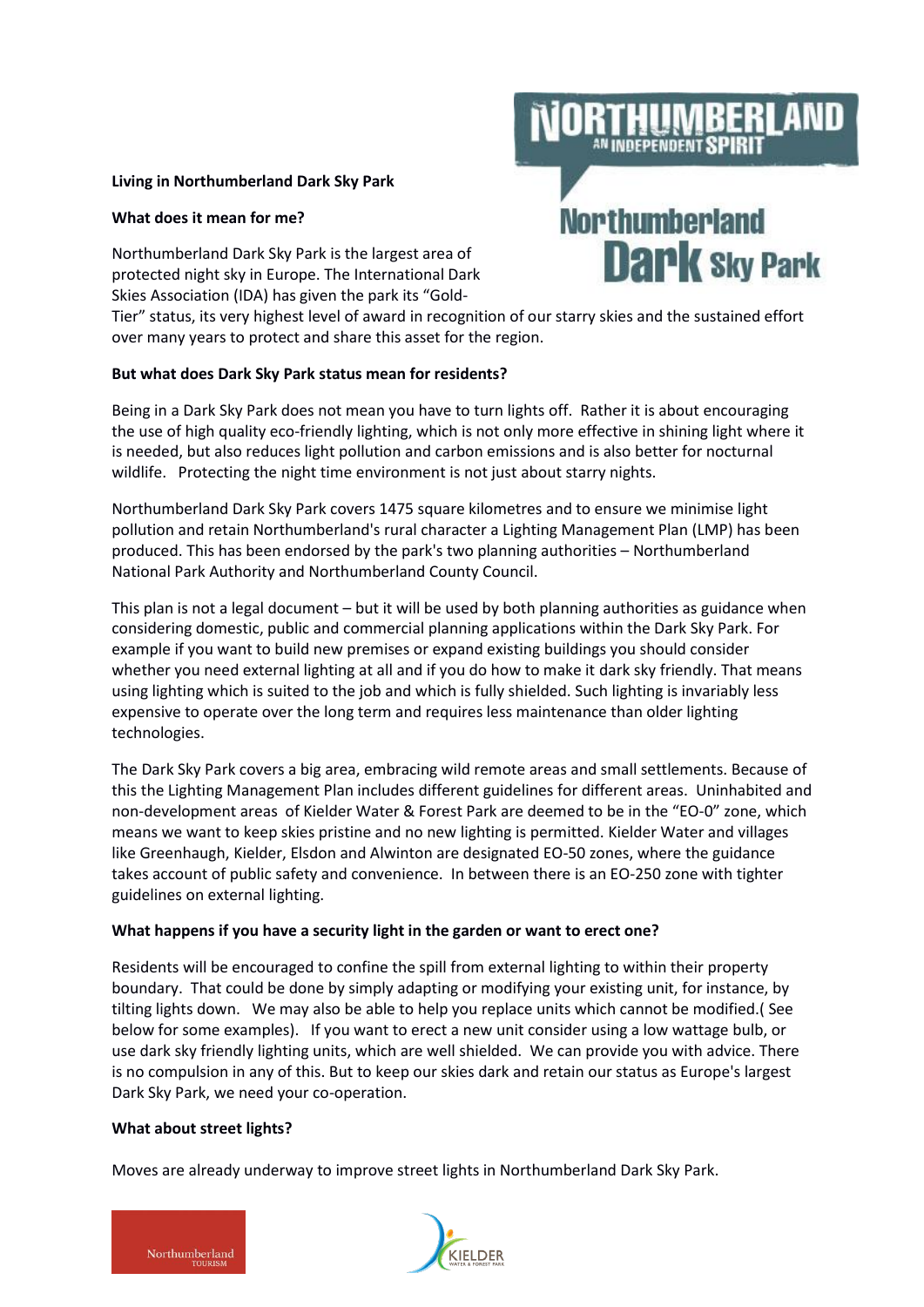Northumberland County Council has an "invest to save" scheme getting underway next year to replace 16,000 lights across the county with new LED units. These are well shielded and shine light down rather than allow it to spill upwards. They can also be dimmed. Some communities have already had LED lights fitted.



# **I want to expand my business and want external lighting for security on new premises.**

Dark Sky Park status will help local businesses, especially those in the service and hospitality sectors If you are planning a new building or extension, or want to create a parking area, then when you draw up your plans take advice on the best kind of dark sky friendly lighting to use. The planning authorities will refer to the Lighting Management Plan when they consider your planning application. So it's a good idea to demonstrate that you have thought about keeping light pollution to an absolute minimum.

There are now a range of 'fully cut-off' or 'fully shielded' lights available. Some examples are shown below.